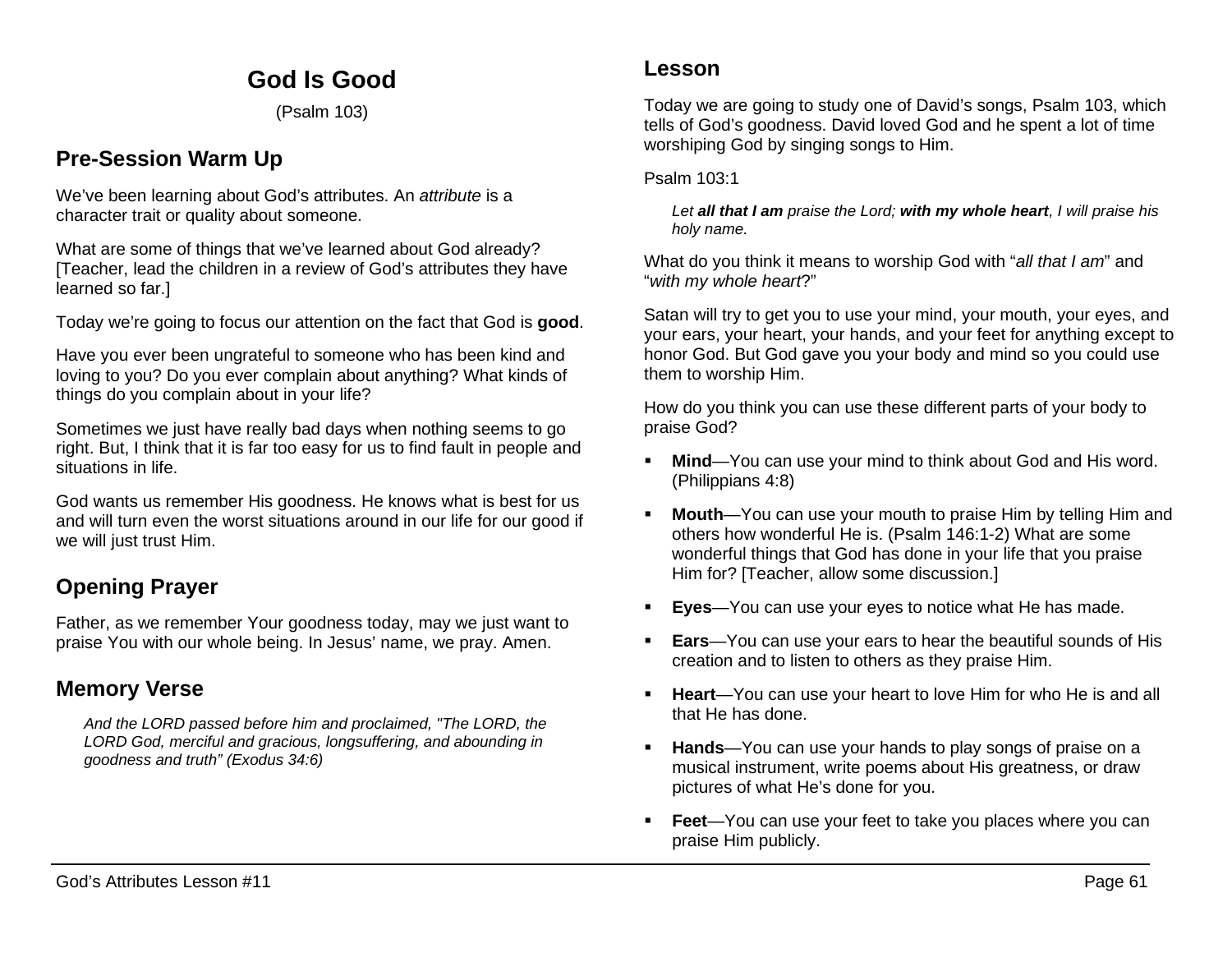Where are some places you could praise God to others? (Sunday school, family dinner table, school, etc.)

David urges us to give praise to the Lord with our whole being—with all that we are! 1 Chronicles 16:29 says, "*Give to the Lord the glory he deserves*!"

David lists off many blessing of the Lord that we can praise Him for: [Teacher, as you read the following verses, write the attributes on the board.]

#### Psalm 103:2-6

*Let all that I am praise the Lord; may I never forget the good things he does for me. (3) He forgives all my sins and heals all my diseases. (4) He redeems me from death and crowns me with love and tender mercies. (5) He fills my life with good things. My youth is renewed like the eagle's! (6) The Lord gives righteousness and justice to all who are treated unfairly.* 

- o Forgiveness (vr 3)
- o Physical healing (vr 3)
- o Protection from danger (vr 4)
- o Love and tender mercies (vr 4)
- o Daily provision (vr 5)
- o Help when treated unfairly (vr 6)

#### Psalm 103:7-10

*He revealed his character to Moses and his deeds to the people of Israel. (8) The Lord is compassionate and merciful, slow to get angry and filled with unfailing love. (9) He will not constantly accuse us, nor remain angry forever. (10) He does not punish us for all our sins; he does not deal harshly with us, as we deserve.*

- o Compassionate and Merciful (vr 8)
- o Patient (slow to anger) (vr 8)
- o Forgiveness (vr 10)

#### Psalm 103:11-12

*For his unfailing love toward those who fear him is as great as the height of the heavens above the earth. (12) He has removed our sins as far from us as the east is from the west.*

- o Unfailing love (vr 11)
- o Salvation (vr 12)

David was especially thankful for God's promise to forgive his sins. He understood what a wonderful blessing it is to be cleansed and forgiven.

It is because God wants to cleanse and forgive your sin that He sent Jesus to die on the cross. You can come to the Lord Jesus for salvation by simply admitting to Him that you are a sinner, asking Him to forgive you and then asking Him to save you and make you His child. God has promised that He will receive all who come to Him in this way (John 6:37b).

David believed in God's promise and was very glad for what God had done for him.

#### Psalm 103:13-14

*The Lord is like a father to his children, tender and compassionate to those who fear him. (14) For He knows how weak we are; he remembers we are only dust.* 

- o Like a father (vr 13)
- o Tender and compassionate (vr 13)
- o Understands human weaknesses (vr 14)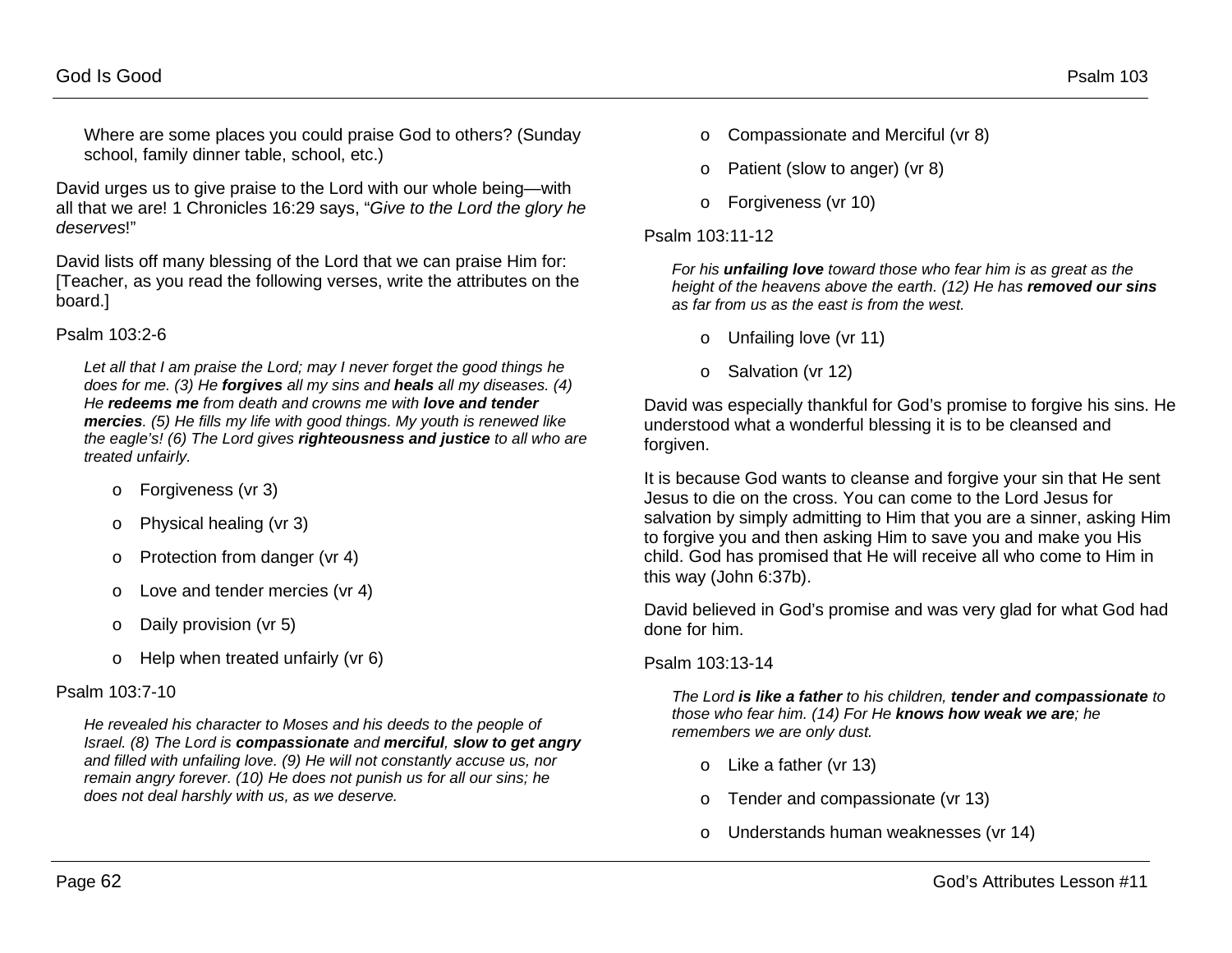#### Psalm 103:15-19

*Our days on earth are like grass; like wildflowers, we bloom and die. (16) The wind blows, and we are gone—as though we had never been there. (17) But the love of the Lord remains forever with those who fear him. His salvation extends to the children's children (18) of those who are faithful to his covenant, and of those who obey his commandments! The (19) Lord has made the heavens his throne; from there he rules over everything.*

- o Everlasting love (vr 17)
- o Salvation (vr 17)
- o Supreme Ruler (vr 19)

When David thought about God's goodness, he couldn't help worshiping Him. To worship means to tell God how much you love and admire Him for who He is.

#### Psalm 103:20-22

*Praise the Lord, you angels, you mighty ones who carry out his plans, listening for each of his commands. (21) Yes, praise the Lord, you armies of angels who serve him and do his will! (22) Praise the Lord, everything he has created, everything in all his kingdom. Let all that I am praise the Lord.*

As David was thinking about God's goodness, he was so filled with praise he felt unable to express himself. He called upon the angels and all the other created beings on earth to help him tell God how wonderful He is.

How can remembering that God is good help you in life? Sometimes God allows certain things to happen to you in life and you won't understand why.

Can you think of troublesome things that can happen to kids your age? (Parents get a divorce, parents lose their job, a friend dies, and so on.)

When you are in a situation like this, why might it be hard for you to trust in God's goodness? You may think God is punishing you for doing something bad. That is NOT God's character! He loves you with an everlasting love. Why do you think He allows hard things to come into our lives? He wants to strengthen our faith in His goodness! He wants us to remember that His plans are always good, that He loves and cares for us and that He promises to help us and protect us.

If you remember that God is good all the time, it will help you trust that God has a good plan and purpose for everything that He allows into your life, even the bad stuff.

When David remembered God's goodness, he couldn't help but burst into praise and thanksgiving. And that's how it should be for us, too! 1 Chronicles 16:29 says, "*Give to the Lord the glory he deserves*!"

One way you worship God is to **praise Him**. Tell Him how much you appreciate His greatness and beauty and all that He does for you.

Another way to worship God is to **give Him thanks** for the things He has given you.

When you study God's Word, the Bible, you begin to learn how wonderful God really is. Only as you get to know God, will you be able to worship Him the way He deserves to be worshiped. Only then will you find the special joy God gives to those who know Him well.

We all need to take time regularly to worship God as David did. Look at all reasons we can praise Him. [Teacher, point to your list on the board.]

How awful it is to ignore Someone who has been so very kind and loving to you. Have you been ignoring His goodness to you? This week, set aside a time to get alone with God. Perhaps you can take a walk. Use your time alone to remember as much as you can of all you have learned about God. Think about what God has done for you and what He is like. Then think about how you can best worship Him. Talk to Him and tell Him how wonderful He is and how much you appreciate all He has done.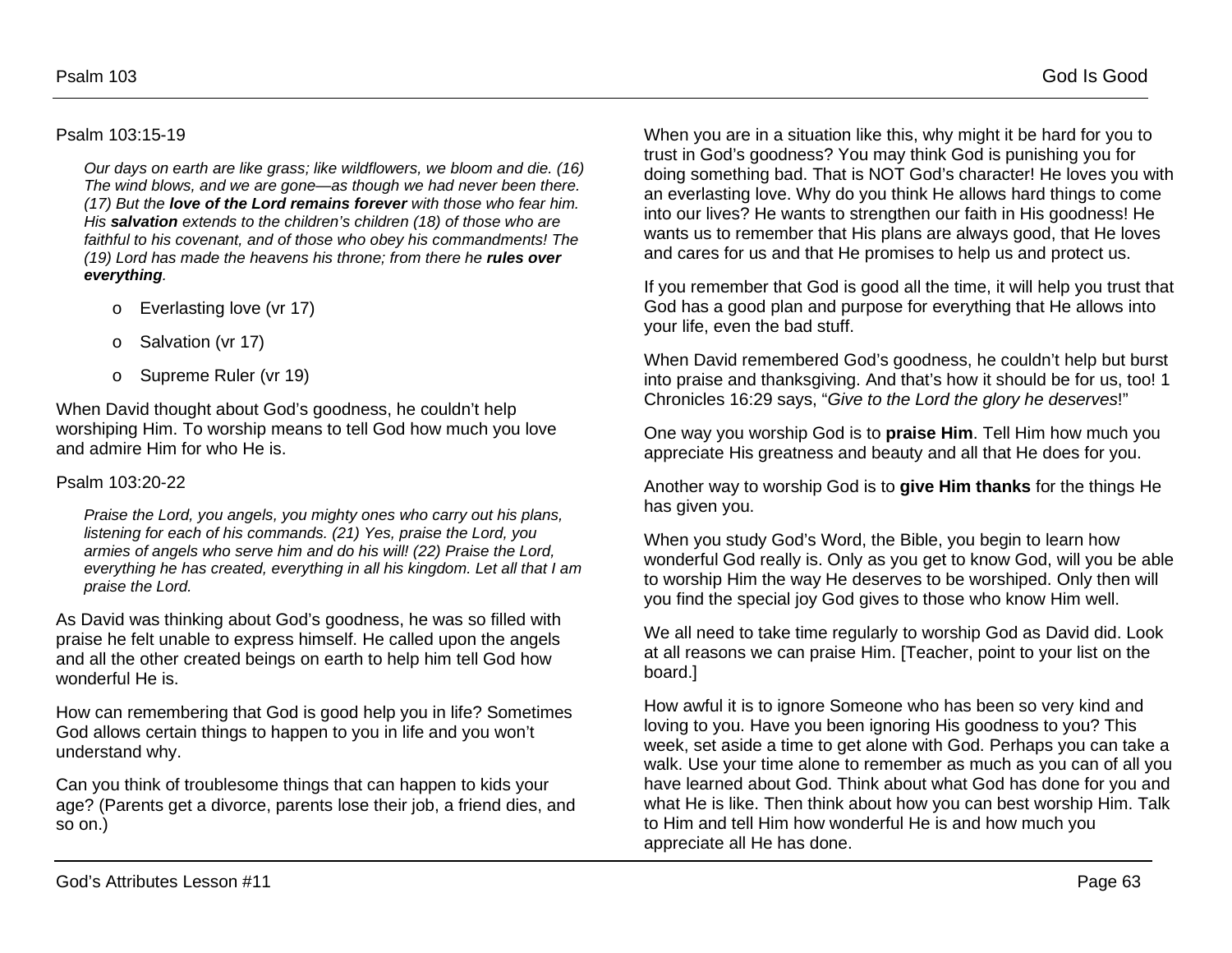Let's pray one- or two-sentence praises to God in appreciation for who He is.

## **Closing Prayer**

[Teacher, have the children say prayers of praise to God specifically for these attributes taught in this lesson.]

Father, You are so good to us! You are a loving, forgiving, compassionate God who has good plans for our lives. May we want to give You our whole life: our hearts, our minds, our lips. We want our lives to bring Your name all the glory that You deserve. In Jesus' name, we pray. Amen.

## **Learning Activities**

### **Craft Corner**

### *God Appreciation*

Make a list of the things you appreciate about God. [Teacher, suggest a few uncommon things that the children can be thankful for such as the fillings in their teeth, backyards to play in.]

Now as an act of worship to Him, choose some way to express your love for God's goodness.

- **Write a praise song or a poem about His greatness.**
- **•** Draw a picture of what He's done for you or that shows His marvelous creation.
- Make a *Thank You* card and write a love note to Him in it telling God how much you appreciate His greatness and beauty or thanking Him for the things He has given you and all that He does for you.

Then, you can share your song, poem or picture with the rest of the class.

### **Game Center**

Use the following review questions in a time of discussion or a game of your choice:

- 1. What do you think it means to worship God with "*all that I am*" and "*with my whole heart*?"
- 2. How do you think you can use these different parts of your body to praise God?
	- **Mind** (You can use your mind to think about God and His word.)
	- **Mouth** (You can use your mouth to praise Him by telling Him and others how wonderful He is.
	- **Eyes** (You can use your eyes to notice what He has made.)
	- **Ears** (You can use your ears to hear the beautiful sounds of His creation and to listen to others as they praise Him.)
	- **Heart** (You can use your heart to love Him for who He is and all that He has done.)
	- **Hands** (You can use your hands to play songs of praise on a musical instrument, write poems about His greatness, or draw pictures of what He's done for you.)
	- **Feet** (You can use your feet to take you places where you can praise Him publicly.)
- 3. What are some wonderful things that God has done in your life that you praise Him for?